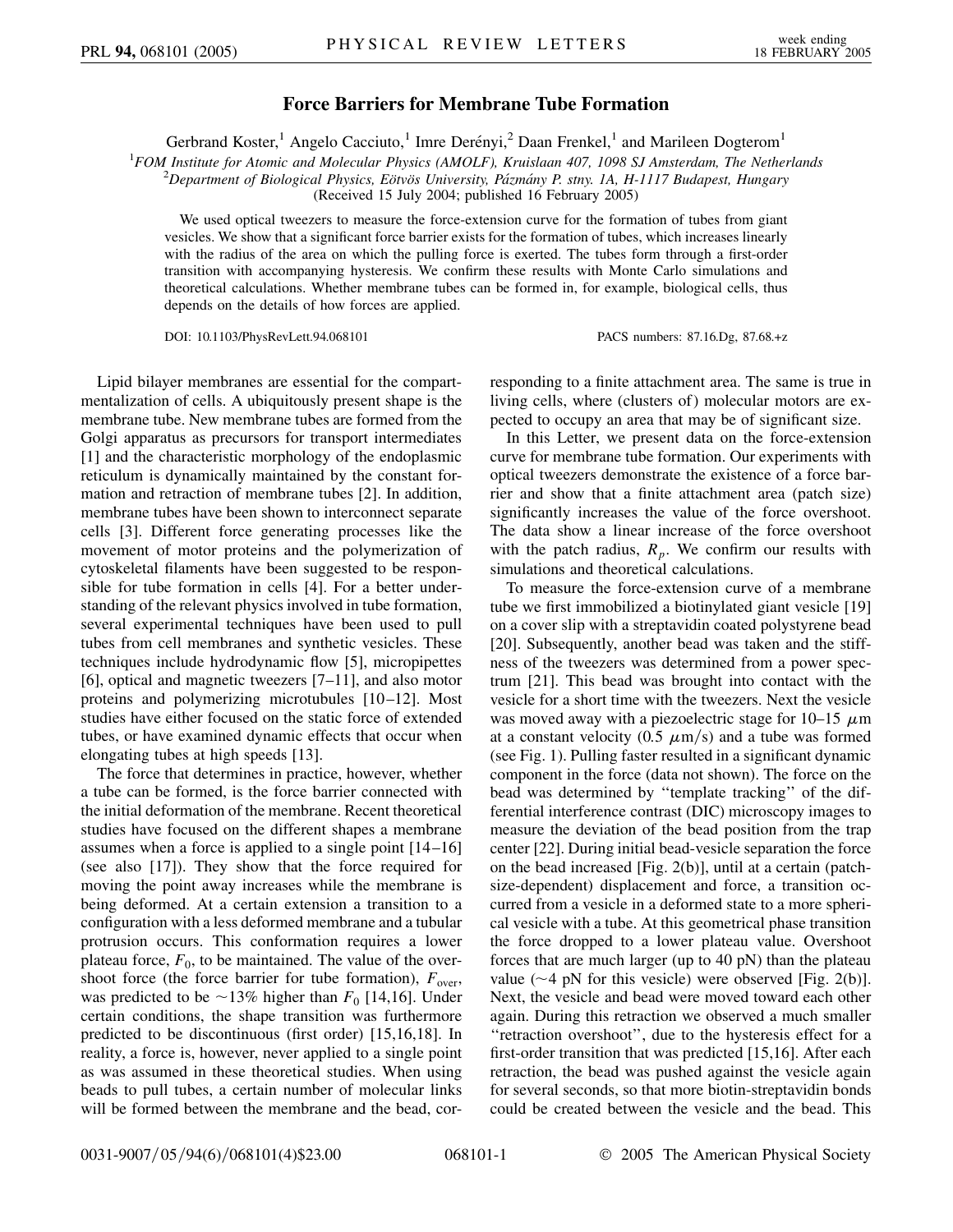

FIG. 1. Tube formation from a vesicle. (a) Snapshots from DIC microscopy. From top to bottom: a vesicle in a spherical state when no force is exerted on it, the vesicle deformed with the tweezers, the transition point, and a vesicle with a tube. (b) Inverted contrast fluorescence images of the same vesicle. By integrating the signal (160 ms), we can observe the overlapping image of the vesicle just before and just after tube formation in the third picture from the top. The zoom in this picture shows that the attachment area does not change during tube formation. Time is in seconds. Scale bar: 10  $\mu$ m.

frequently resulted in an increase in patch size [Fig. 2(a)], and a corresponding increase of the overshoot force for following tube formations [Fig. 2(b)]. Since the patch itself was not visible with DIC microscopy, we used fluorescence microscopy to evaluate the patch size each time after a tube had formed. Figure 2(a) shows inverted contrast fluorescence images of tubes with different patch sizes formed from the same vesicle. We determined the patch radius by drawing a straight vertical line along the patch and counting the pixels. Depending on the quality of the image, we estimate that this results in  $2-4$  pixels ( $\sim$ 150–300 nm) uncertainty on the patch radius. To study the relationship between the patch size and the value of the force overshoot, we plot the overshoot values versus the patch radius,  $R_p$ , for different vesicles in Fig. 2(c). At  $R_p = 0$  the value of the plateau force is plotted, which is close to the force overshoot expected for a point force. The data suggest a linear dependence of the force overshoot on the patch radius, with a slope that is higher for larger plateau forces. Higher plateau forces correspond to higher tensions (see below), which are slightly different between different vesicles [10]. The relative errors on the overshoot forces (not shown) are small (from  $\sim$ 2% for large forces to  $\sim$ 10% for smaller forces) because the displacements corresponding to these forces are high compared to the noise in the bead position.



FIG. 2 (color online). Subsequent tube pulls from the same vesicle. (a) Inverted contrast fluorescence images of an increasing attachment area after subsequent tube pulls. Scale bar: 2  $\mu$ m. (b) The force on the bead during tube formation for the different pulls. The three curves correspond to the three patches in (a). In each pull the stage is moved for 20 s (10  $\mu$ m) during which the force grows until at  $F_{over}$  a tube is formed and the force drops to  $F_0$ . After the stage movement has stopped, the patch size is evaluated in fluorescence (at the break), and subsequently the stage is moved back 10  $\mu$ m while the tube retracts. (c) The overshoot force as a function of the radius of the patch  $(R_p)$  for six different vesicles. The larger slopes correspond to vesicles with higher plateau forces (which are plotted at  $R_p =$ 0). The dotted lines are linear fits to the data.

To check our experimental results, we performed Monte Carlo simulations of tube formation (Fig. 3), using a simple model for a fluid membrane [23]. The model consists of *N* hard spheres, of diameter *a*, connected by flexible links to form a triangulated network [24] whose connectivity is dynamically rearranged to simulate the fluidity of the membrane [23]. The simulations also show that the overshoot force increases with patch size [Fig. 3(b)]. By analyzing the force needed to form a tube as a function of the radius of the patch we again find a linear behavior (for patches larger than the tube diameter), where the slope increases with membrane tension [Fig. 3(c)].

Before the tube formation transition, the shape of the membrane is best described by a catenoid [14,16,18] super-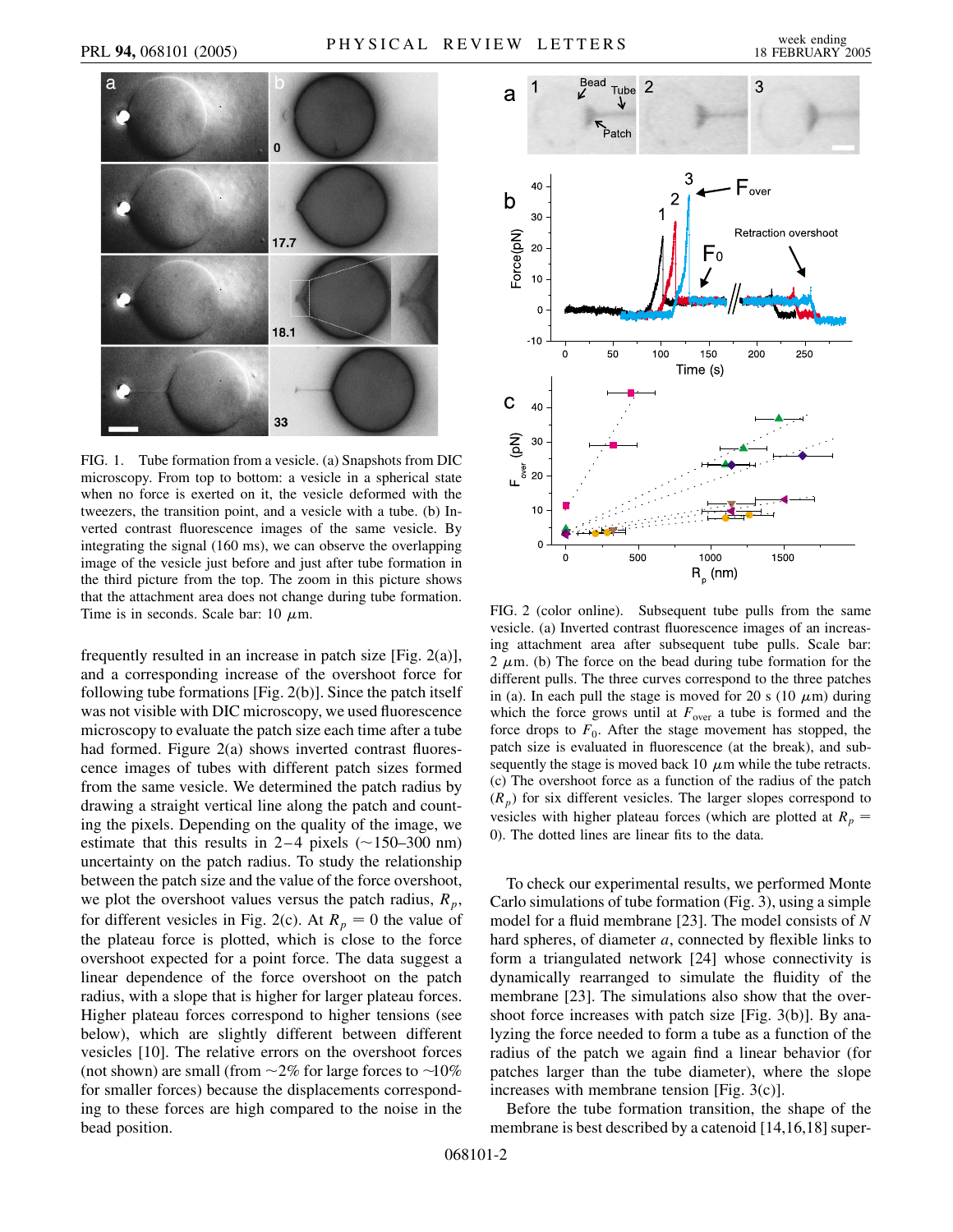

FIG. 3 (color online). Overshoot forces from the Monte Carlo simulations. (a) Graphical representation of a tube pulled in a simulation. (b) Force-extension curves for different patch sizes. The extension,  $L$ , is normalized to the tube radius  $(R_0)$ . (c) The overshoot force as a function of the patch radius for membranes with several relative surface tensions  $(\sigma')$ .

imposed on the sphere of the vesicle. In our experiments the end ring of this catenoid can be identified as the rim of the patch, and it can support forces up to about  $2\pi R_p \sigma =$  $0.5F_0R_p/R_0$ . When the pulling force exceeds this value, the membrane collapses onto a tube of radius  $R_0$ . Thus, the ratio between the radii of the patch and the tube is expected to determine the overshoot force relative to the plateau force. To be able to correctly impose the zero contact angle boundary condition at the rim of the patch, we have also solved the shape equations numerically [16], which predicts the more accurate  $F_{over}/F_0 = 1 + 0.5R_p/R_0$  asymptotic dependence in the large  $R_p$  limit. When properly normalized, our simulation results in fact confirm this prediction (Fig. 4).

To establish whether our experimentally measured overshoot forces are also consistent with this prediction, we normalized the patch size with respect to the radius of the tube and the overshoot force with respect to the plateau force (Fig. 4). The radius of the tube is below the resolution of the microscope, but it can be derived from the plateau force. The plateau force and the radius of the tube are both determined by the membrane tension,  $\sigma$ , and the are both determined by the membrane tension,  $\sigma$ , and the bending rigidity,  $\kappa$ , of the membrane  $F_0 = 2\pi\sqrt{2\sigma\kappa}$  and  $R_0 = \sqrt{\kappa/2\sigma}$ , [13,16]. Taken together these yield  $R_0 =$  $2\pi\kappa/F_0$ . Since the bending rigidity for the vesicles used in our experiments has not been measured, we took the bending rigidity of 85 pN nm for pure 1,2-di-oleoyl-snglycero-3-phosphocholine (DOPC) vesicles [25]. Because of the limited force the tweezers can exert, we use vesicles with a relatively low plateau force  $(\sim 5 \text{ pN})$ . This allows us to measure the high force barriers of tubes with patches of resolvable size. The total error on the ratio between  $R_p$  and



FIG. 4 (color online). The relative overshoot versus the patch radius normalized with the radius of the tube. The experimental data are consistent with the results from the Monte Carlo simulations (blue open stars) and the theoretical calculations (black line).

 $R_0$  (see Fig. 4) is relatively large. This is due to a combination of measurement errors on the patch size and the low plateau force  $(\sim 20\%)$ , and a systematic uncertainty in the bending rigidity. Despite this, the experimental data are, without any fitting parameters, consistent with the theoretical prediction and the results from the simulations.

It has to be noted that in the simulations and in the theoretical calculations the surface tension is kept constant, whereas in our experiments we do not control the tension. It is expected that the tension increases with area extension as thermal fluctuations are smoothened out [26]. This increase in tension should be present when the membrane is deformed before tube formation, but also when a short membrane tube is elongated. We estimate that a comparable increase in area (0.5%) is expected for the formation of a  $\sim$ 10  $\mu$ m tube of a radius of 100 nm as for the formation of the catenoid that is present before tube formation (for a patch size of  $\sim$ 1  $\mu$ m). This should in principle increase the tension by about a factor of 10 [26] and cipie increase the tension by about a ractor of 10 [26] and<br>the plateau force by about  $\sqrt{10}$ . However, in most experiments we do not observe a significant increase in the plateau force when elongating a tube, suggesting that a "reservoir" of membrane area must be present, which effectively keeps the surface tension constant. This reservoir may consist of smaller membrane inclusions [27] that can get incorporated in the vesicle membrane when the tension grows, or may be due to the partial detachment of the membrane from the cover slip surface [17]. In some experiments the catenoidal shape that is formed before tube formation may require an area that the reservoir is not able to supply, in which case the tension will increase. This may explain why we find higher than theoretically expected overshoot forces for one of the vesicles (Fig. 4). Another reason for the deviation of individual data could be an initial tension imbalance between the two leaflets of the bilayer. This would create a nonlocal elasticity and affect the value of  $F_0$ , leading to an under- or overestimation of  $F_{over}/F_0$ . However, as the vesicles have a quasi